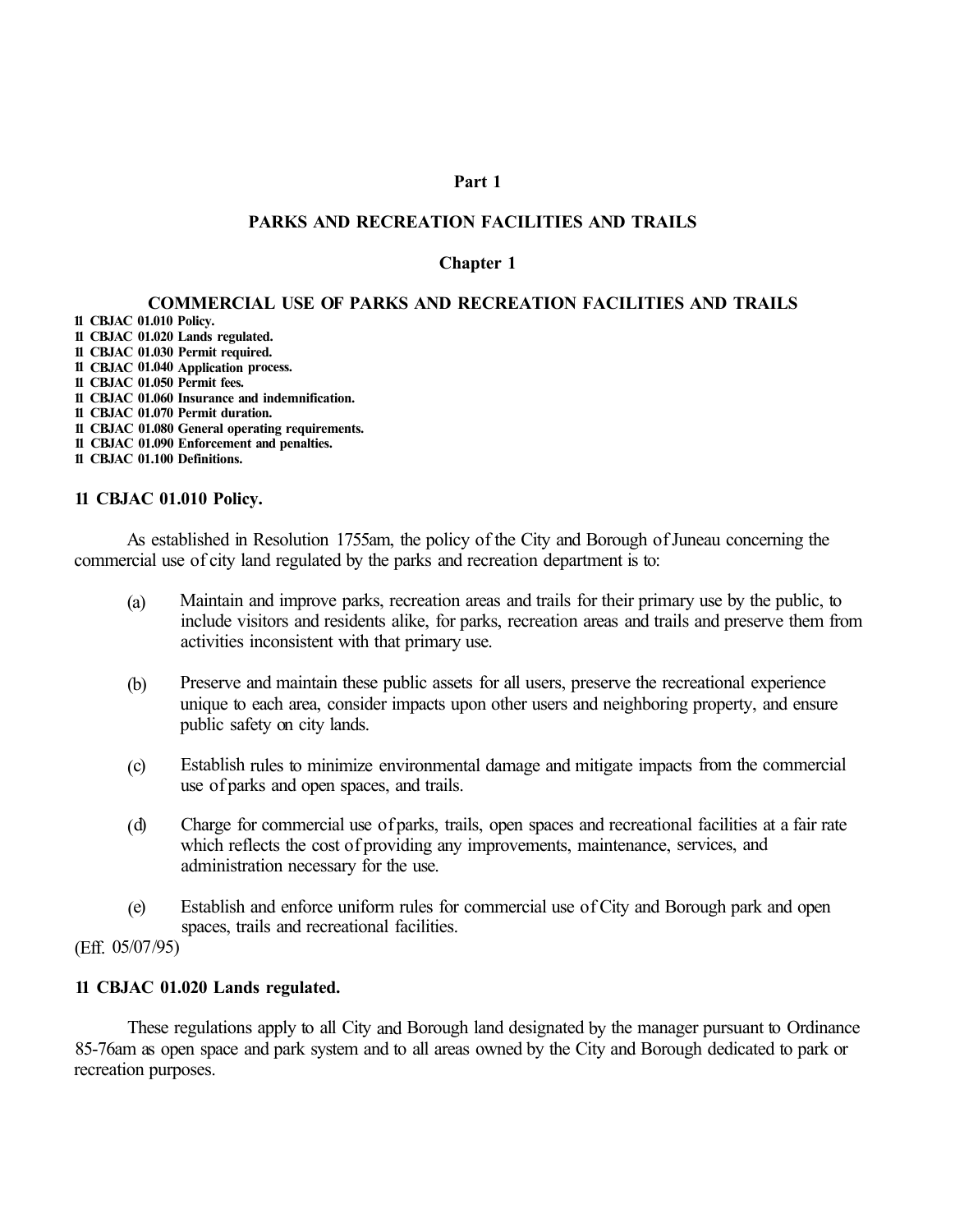Eff. 05/07 /95)

# **11 CBJAC 01.030 Permit required.**

(a) No person may conduct commercial activities on City and Borough of Juneau lands subject to these regulations except as authorized by a permit issued by the director. A permit under this chapter is not required for activities conducted under a permit issued pursuant to other chapters in this title.

(b) The director may issue a permit for commercial activities within a parks and recreation area as subject to such conditions as the director may impose and only upon a determination that the use as proposed:

(1) Will not pollute or degrade the environment, resources, facilities, or atmosphere of the park;

(2) Will not endanger the public health, safety, and welfare; and

- (3) Is consistent with the comprehensive plan.
- ( 4) Is consistent within the existing commercial use of trail criteria.

( c) A permit may contain conditions reasonably required for the protection and use of the park area for which the permit is granted, including limitations as to time, area, equipment, user loading, traffic, parking, discharges, noise, and other factors.

( d) The director may deny a proposed use upon a written determination that the use, alone or in combination with other uses, would exceed the carrying capacity of the area. The director shall determine the carrying capacity of an area taking into account the nature and extent of the use, the number of users, and the impacts likely to result from the use, including, traffic, noise, public access, loading, the availability of parking and other factors. The director shall find that the carrying capacity of an area would be exceeded if it is more likely than not that the proposed use would unreasonably degrade the environment, resources, facilities, or atmosphere of the park. If the cumulative impact of proposed uses would exceed the carrying capacity of the area, the director shall not award any permits for that area until the following procedure is followed:

- (1) The director shall notify all members of any group of applicants whose applications, taken together, propose uses in excess of the carrying capacity of an area. The notice shall identify the nature and extent of the impacts exceeding the carrying capacity, and shall invite the applicants to confer among themselves for the purpose of negotiating a resolution to the excess impacts issues.
- (2) The applicants may re-submit their applications which shall be granted if the director finds that the excess impact issues have been resolved and the applications otherwise meet the requirements of this section. If excess use issues remain unresolved, the director shall grant permits by lottery to the extent that such uses do not exceed the carrying capacity of the area.

( e) A permit is transferable only with the permittee's entire business interest in activities conducted under the permit and only to a person who has successfully completed the permit application process. No credit will be given for any permit payments made by the previous holder of the permit.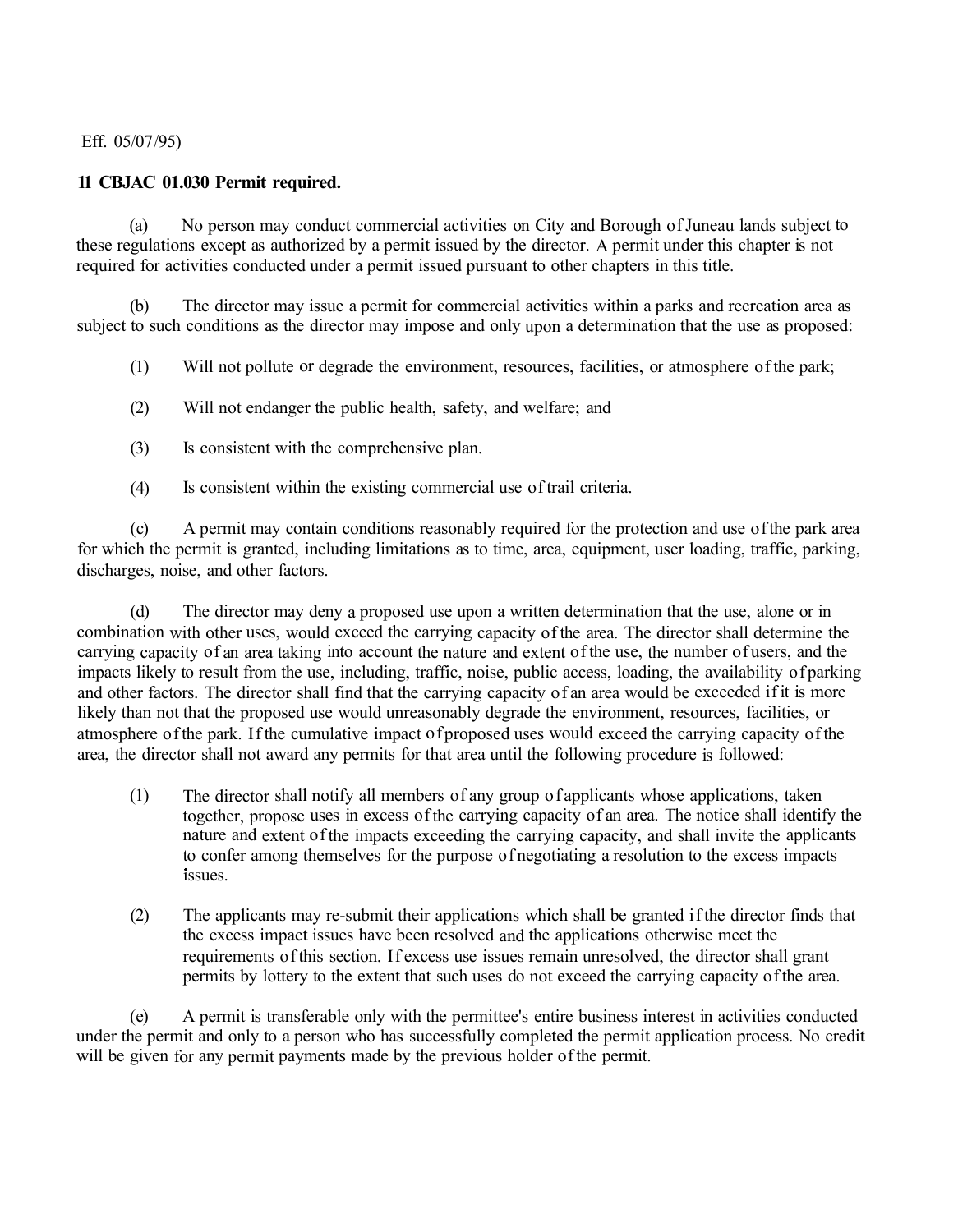:Eff. 05/07/95; Amended 3-22-2004, effective 4-1-2004)

# **11 CBJAC 01.040 Application process.**

- (a) *General requirements.*
- (1) Applications for permits will be accepted only from persons who have, or upon issuance of the permit, will have the legal authority to take action in accordance with the permit. All applications must be signed by the owners of the business to be subject to the permit. The director may require an applicant to submit evidence of authority to apply hereunder.
- (2) All applications for permits must be on forms provided by the department. Applications will not be considered unless they are complete, signed, accompanied by the applicable fee, and filed together with any required attachments or exhibits at the offices of the parks and recreation department.
- (3) Applications for commercial use permits will be available at the parks and recreation office no less than 30 days before the close of the application period. Applications received after 4:30 p.m. on the day that the application period ends will not be considered for a permit.
- (b) *Application information.*
- (1) *Applicant information.*
	- (A) The application shall identify each individual or business entity responsible for the use intended; all officers, partners, or joint venturers of such entities; and all persons with any ownership interest in such entities. Notice to any of the persons listed shall be sufficient to notify all, and each person listed shall be jointly and individually responsible for compliance with permit conditions;
	- (B) The permanent, temporary, local, and foreign residence and mailing addresses of each person, owner, and company responsible for the use, service or activity intended;
	- (C) Current phone numbers of each company and individual providing services in the area applied for;
	- (D) A copy of a current driver's license or other government identification card which includes a photograph, date of birth and a written physical description of each driver;
	- (E) Physical descriptions and license numbers of each vehicle to be used in the activity for which the permit is sought.
- (2) *Proposed use.* 
	- (A) A description and a map of the location of each proposed use;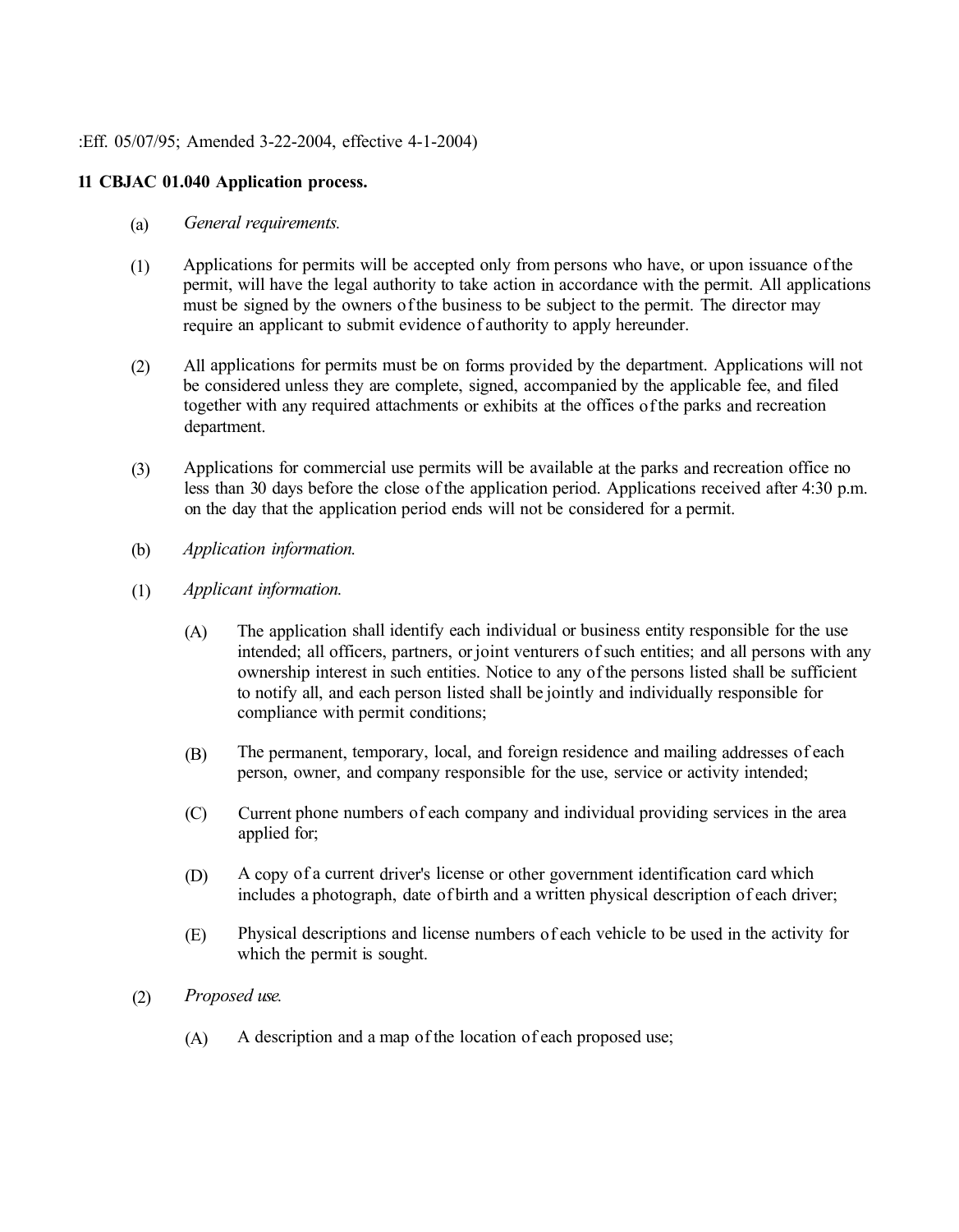- (B) A description of transportation to the site and proposed parking plans for vehicles, and a statement of any additional accommodations or improvements needed for the proposed use;
- (C) A description of the use, the mode of transport at the site, and the services being provided at the site;
- (D) A description of the number, scheduling, and size of participant groups at the site, with a calendar indicating which days and times the use is proposed.
- (3) *Fees to be charged by permit holder.*
	- (A) A schedule of fees and charges to customers and a description of any collection, disbursement, royalty, commission or similar arrangements with others including tour brokers, agents, or cruise ship companies.

(Eff. 05/07/95; Amended 3-22-2004, effective 4-1-2004)

# **11 CBJAC 01.050 Permit fees.**

The applicant shall pay a fee, established by the manager, which fee will give the city a fair and reasonable return in light of the cost of administering the activity permitted under the permit, the impact of the proposed activity on the area, the cost of any improvements required, and the value of the benefit conferred upon the user. The fee shall be paid to the department by the 15th day of each month for fees owed in previous ;alendar month, provided that, ten-day operational temporary permit holders shall remit quarterly. (Eff. 05/07/95; Amended 3-22-2004, effective 4-1-2004)

## **11 CBJAC 01.060 Insurance and indemnification.**

Prior to issuance of a permit, the permittee must provide the department with a broker's certificate of insurance showing that the permittee has obtained public liability insurance in the amount and for the risks determined by the risk manager of the City and Borough of Juneau for the proposed use. The certificate must establish that the City and Borough is named as an additional insured on the policy, and that the insurer shall notify the City and Borough if the policy is modified, canceled, or terminated. Permittees, upon acceptance of a permit, shall execute an instrument under the terms of which the permittee shall agree to indemnify, defend, and hold harmless the City and Borough of Juneau from any and all claims for injury or damage to persons or property suffered in connection with the permittee's activities unless such injury or damage is caused by the gross negligence of the City and Borough of Juneau. (Eff. 05/07 /95)

# **11 CBJAC 01.070 Permit duration.**

(a) Permits shall expire on December 31 of each odd-numbered year, except as provided in subsection (d), (e), and (f) for temporary permits and special use permits.

(b) Permits are valid only for the dates, times, activities and areas specified.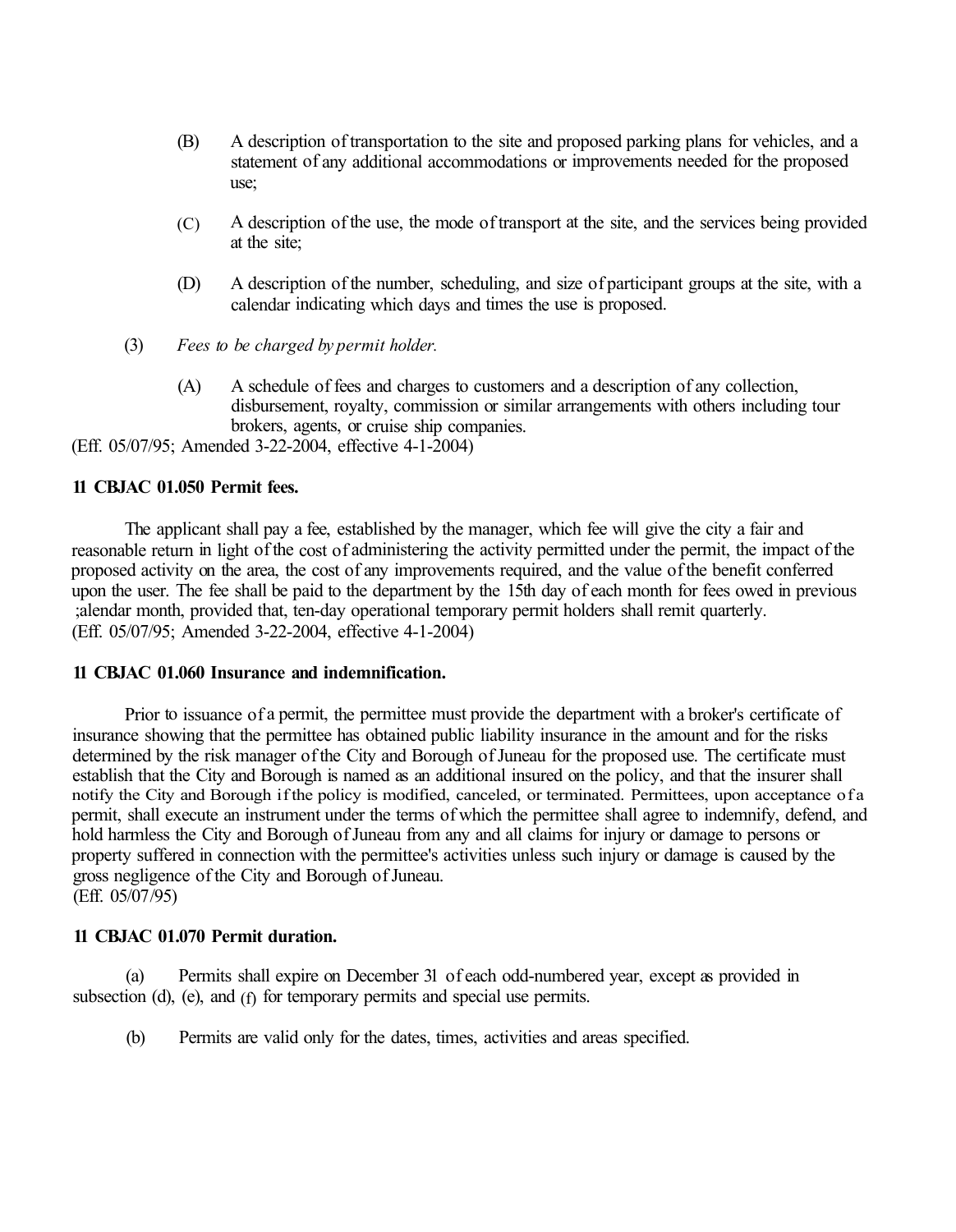( c) Permits are not renewable. Issuance of a permit shall not entitle the permit holder to any priority or preferential consideration for subsequent, new, or additional permits for the same or related uses or areas. A new application must be submitted each permit period for each permit.

( d) The director may issue a ten-day operational temporary permit with no more than 30 people each day. The permit can be applied for at any time but is not renewable within a year. The application process for a ten-day permit shall be the same as for other permits.

( e) The director may issue a 30 day operational temporary permit. This permit can be applied for at any time but is not renewable within a year. The application process for a temporary 30 day permit shall be the same as for other permits.

(f) The director may issue a special use permit, which will not be renewable. This permit can be applied for at anytime. The application process for a special use permit shall be the same as for other permits. (Eff. 05/07/95; Amended 10/23/99; Amended 3-22-2004, effective 4-1-2004)

# **11 CBJAC 01.080 General operating requirements.**

(a) Permittees shall have a copy of the permit immediately available for inspection at all times while engaged in activities pursuant to the permit. A copy of the permit shall be prominently displayed on any vehicles used in the recreation area.

(b) Permit holders shall be responsible to the city for their actions and those of their agents, !mployees or customers while engaged in permit activities. The following operating requirements apply to activities conducted under the permit unless otherwise specified in a permit.

- (1) No one may obstruct traffic, litter, use glass containers, nor disturb, damage, deface or remove natural objects including trees, plants, moss, rock, gravel, or minerals, nor disturb or remove cultural, archaeological, or historical material.
- (2) Activities conducted under the permit shall be confined to the improved trail surfaces except as required for safety reasons.
- (3) No alterations or improvements to the permitted area are allowed, nor may anything be posted or signs of any kind be displayed in the area.
- (4) No one may camp, light fires, fish, hunt or harass wildlife.
- (5) The permit holder shall promptly notify the director of any accident, injury or claim relating to the permitted activity.
- (6) The permit holder shall promptly notify the director of any repair or maintenance needed to the improvements located in the permitted area, or any natural condition which constitutes a hazard. The permit holder shall not make any repair or alteration to the area unless required by an emergency, and shall promptly report such repair or alteration to the director.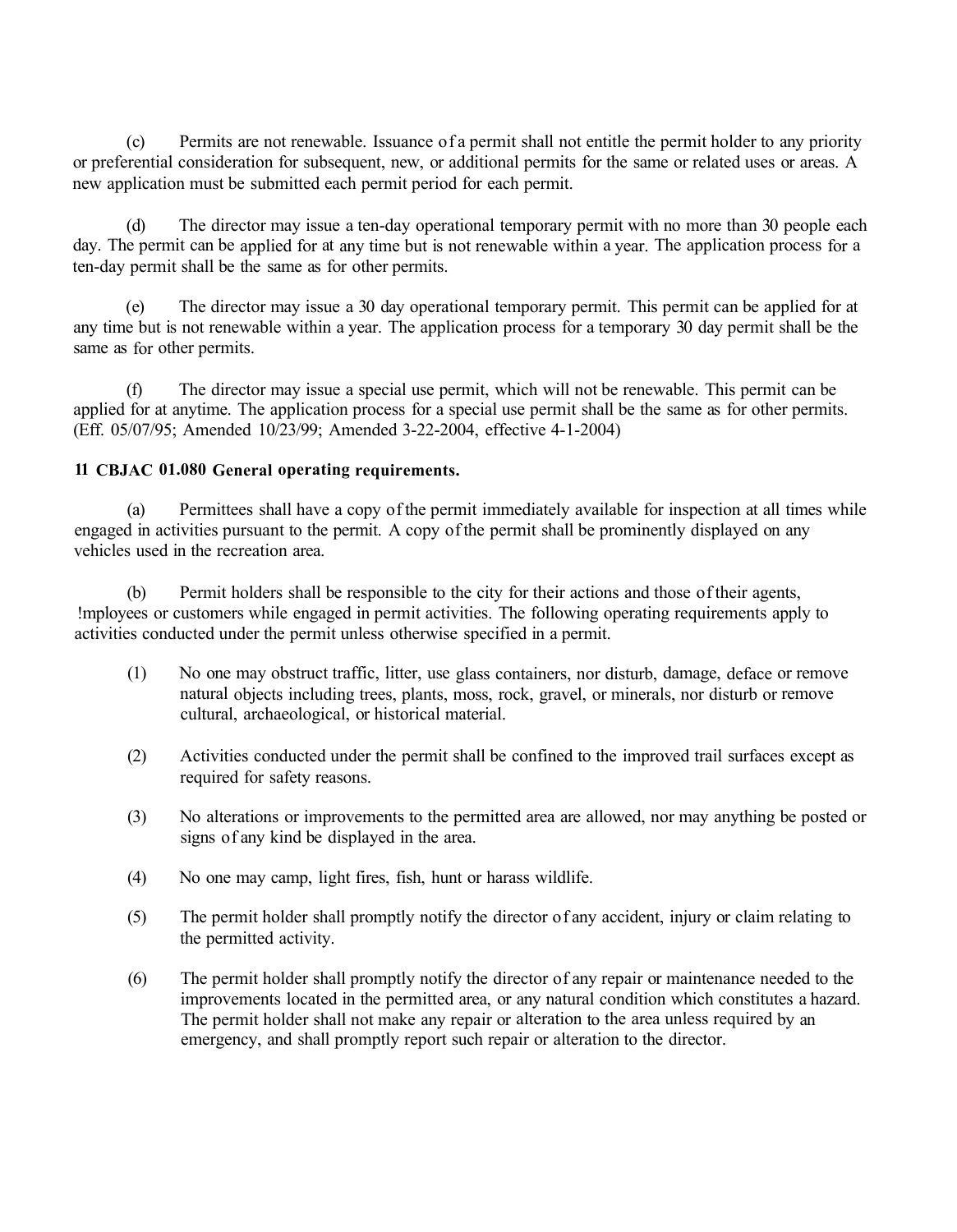- (7) Permit holders shall comply with all state, federal, and local laws applicable to their activities.
- (8) Permit holders shall police the area used and shall properly dispose of all litter found thereon.
- (9) The permit holder shall reimburse the City and Borough of Juneau for any damage to municipal property caused by the permittee while engaged in permit activities, including the cost of litter abatement.
- (10) No pets shall accompany any person engaged in permit activities unless the pet is restrained on a leash and all fecal material is promptly removed and properly disposed of.
- (11) No equipment or supplies may be stored at any City and Borough facility or permit area unless approval of the director is secured in advance.
- (12) All vehicles under the ownership or control of the permittee shall be lawfully operated or legally parked while the permit holder is engaged in permit activities. The permittee shall be responsible for following all parking restrictions and requirements imposed by permit conditions.
- (13) Operations under the permit shall be limited to the number, scheduling, and size of participant groups stated in the application submitted pursuant to 11 CBJAC 01.070.040(b )(2)(D). (Eff. 05/07/95; Amended 10/23/99)

# **11 CBJAC 01.090 Enforcement and penalties.**

(a) A permit may be suspended by the director without advance notice for a period not to exceed ten days if any activities conducted under the permit present an immediate danger to the public health, welfare, or safety.

(b) A permit may be suspended or revoked by the director upon written findings that the permittee has violated these regulations. The permittee shall be provided at least ten days notice and an opportunity to be heard at an informal hearing on the suspension or revocation. The director's decision may be appealed to the city manager by filing a notice of appeal setting forth the reasons the decision is appealed with the office of the city manager within ten days of the director's decision. (Eff. 05/07 /95)

## **11 CBJAC 01.100 Definitions.**

As used in this chapter:

"Commercial use" [and] "commercial purpose" mean the sale, delivery, or solicitation to provide, goods or services in exchange for valuable consideration. The term includes a service offered in conjunction with another sale of goods or services whether or not it is incidental to, advertised with, or specifically offered in the other sale. All guide, outfitter, and transportation services are commercial activities if any payment or valuable consideration through barter, trade, cash or other commercial means is required, expected or received beyond the normal and customary equally shared cost of food and fuel for any portion of activities conducted within the parks and recreation area.